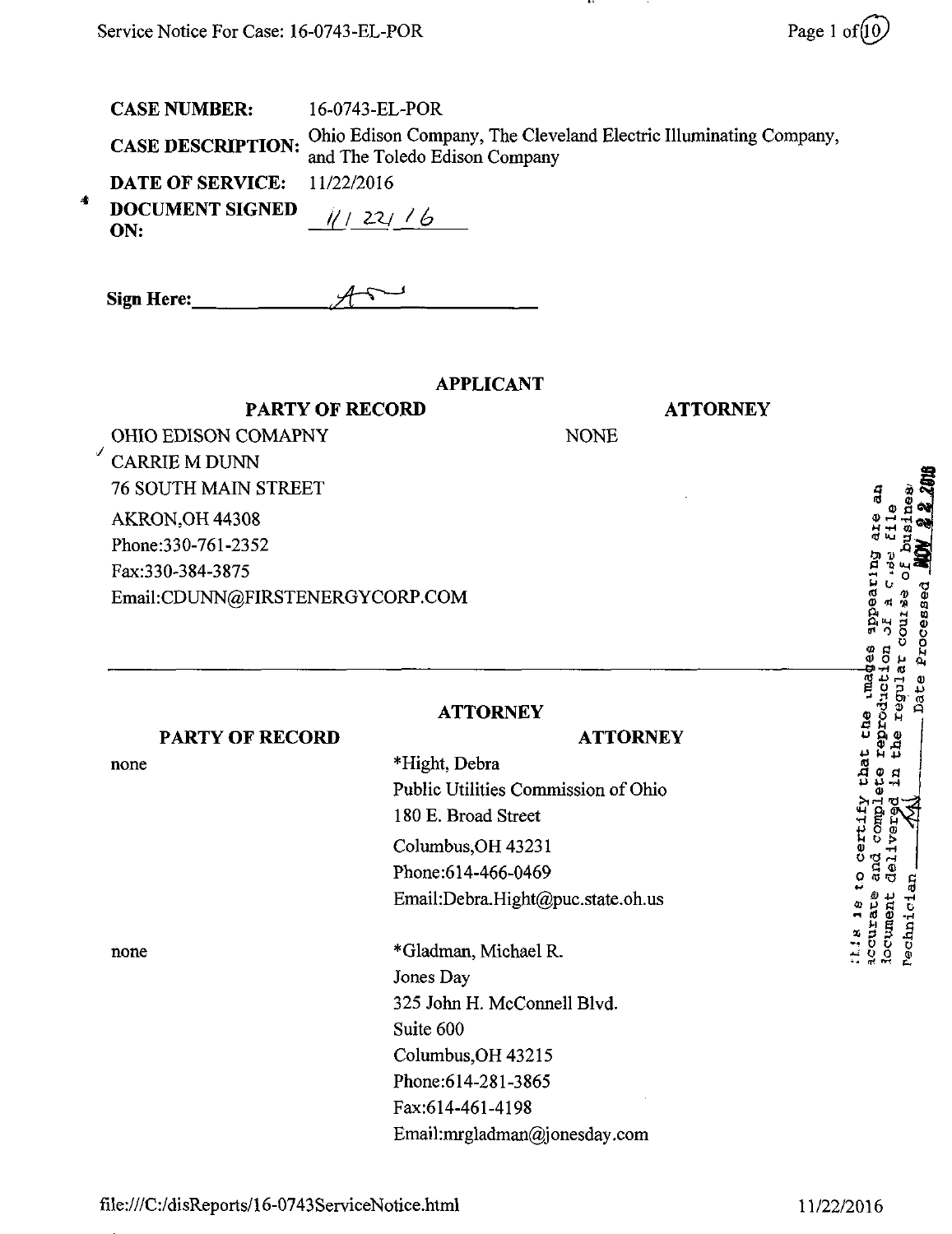| none | *Allwein, Christopher J. Mr.          |
|------|---------------------------------------|
|      | Kegler Brown Hill & Ritter, LPA       |
|      | 65 East State Street                  |
|      | Suite 1800                            |
|      | Columbus, OH 43215                    |
|      | Phone: (614) 462-5400                 |
|      | Fax:614-464-2634                      |
|      | Email:callwein@keglerbrown.com        |
| none | *Bingham, Deb J. Ms.                  |
|      | Office of the Ohio Consumers' Counsel |
|      | 10 W. Broad St., 18th Fl.             |
|      | Columbus, OH 43215                    |
|      | Phone: 614-466-1311                   |
|      | Fax:614-466-9475                      |
|      | Email:bingham@occ.state.oh.us         |
| none | PAUL WHITFIELD, ANGELA M              |
|      | CARPENTER LIPPS & LELAND LLP          |
|      | 280 PLAZA SUITE 1300                  |
|      | <b>280 NORTH HIGH STREET</b>          |
|      | COLUMBUS, OH 43215                    |
| none | *Sechler, Joel E Mr.                  |
|      | Carpenter Lipps & Leland LLP          |
|      | 280 Plaza, Suite 1300                 |
|      | 280 N. High Street                    |
|      | Columbus, OH 43215                    |
|      | Phone: $(614)$ 365-4100               |
|      | Fax:(614) 365-9145                    |
|      | Email:sechler@carpenterlipps.com      |
| none | *Kolich, Kathy J Ms.                  |
|      | Kathy J. Kolich, Attorney at Law      |
|      | 1521 Hightower Drive                  |
|      | Uniontown, OH 44685                   |
|      | Phone: 330-316-2378                   |
|      | Fax:330-384-3875                      |
|      | Email:kjklaw@yahoo.com                |
|      |                                       |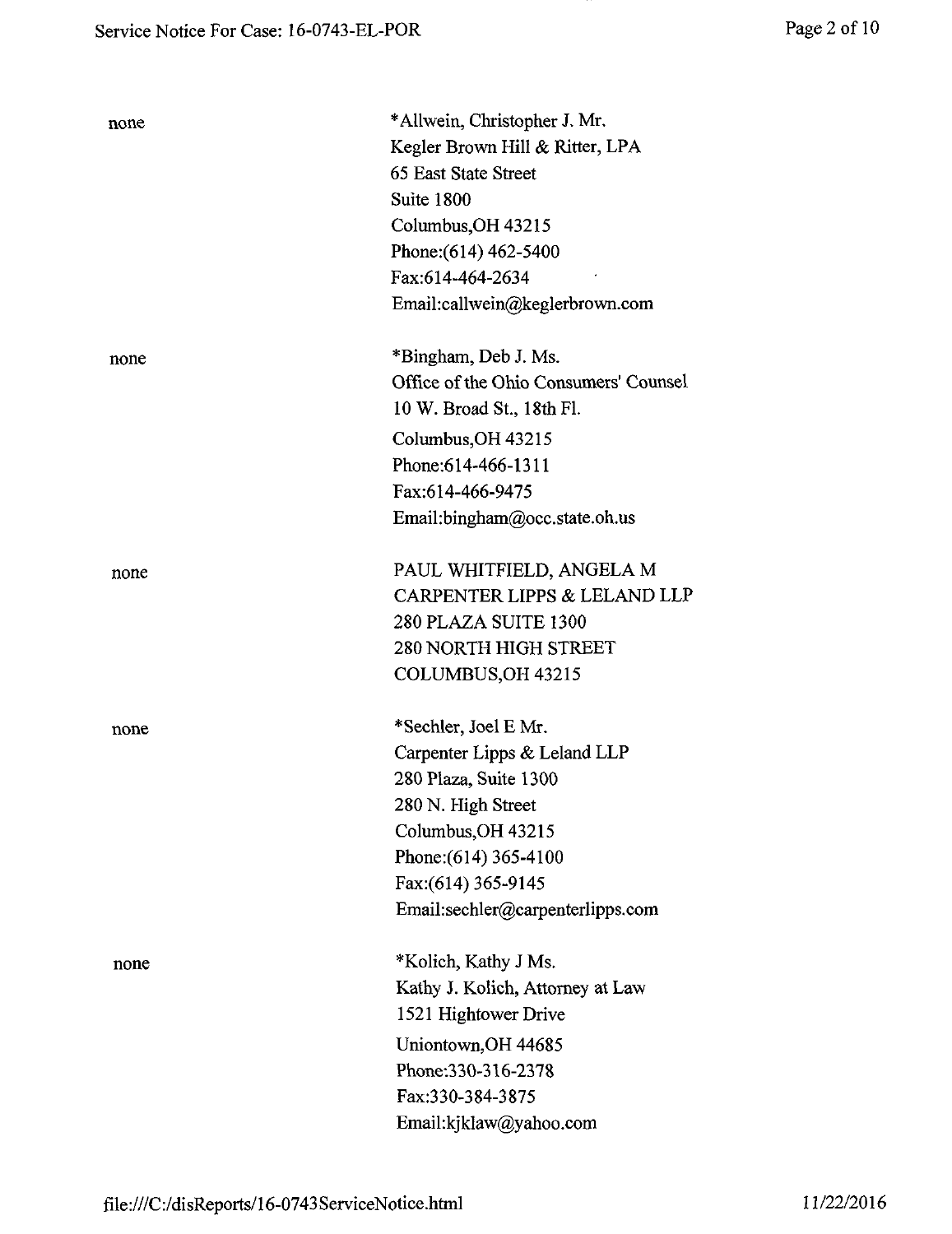$\cdots$ 

| none | *Smith, Cheryl A Ms.<br>Carpenter Lipps & Leland<br>280 N. High Street<br>Suite 1300<br>Columbus, OH 43081<br>Phone: 614-365-4100<br>Fax:614-365-9145<br>Email:smith@carpenterlipps.com    |
|------|--------------------------------------------------------------------------------------------------------------------------------------------------------------------------------------------|
| none | *Walter, Danielle G Ms.<br>Carpenter Lipps & Leland LLP<br>280 N. High Street<br>Suite 1300<br>Columbus, OH 43215<br>Phone: (614) 365-4104<br>Email:ghiloni@carpenterlipps.com             |
| none | *Hight, Debra<br>Public Utilities Commission of Ohio<br>180 E. Broad Street<br>Columbus, OH 43231<br>Phone: 614-466-0469<br>Email:Debra.Hight@puc.state.oh.us                              |
| none | *Leach-Payne, Vicki L. Ms.<br>McNees Wallace & Nurick LLC<br>21 E. State St., 17th Floor<br>Columbus, OH 43215<br>Phone: 614-719-2847<br>Fax:614-469-4653<br>Email:vleach-payne@mwncmh.com |
| none | *Gladman, Michael R.<br>Jones Day<br>325 John H. McConnell Blvd.<br>Suite 600<br>Columbus, OH 43215<br>Phone: 614-281-3865<br>Fax:614-461-4198                                             |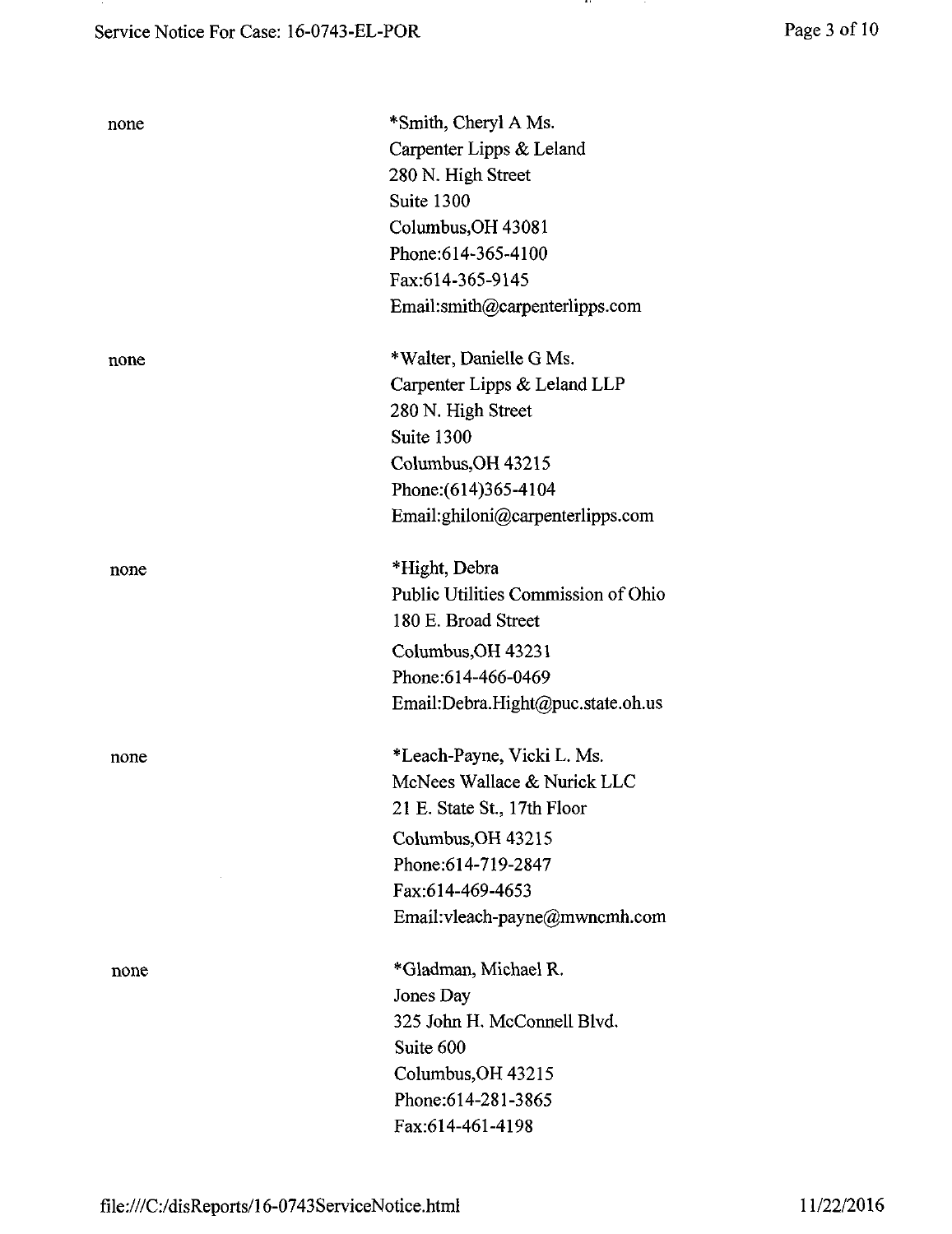. . .

|      | Email:mrgladman@jonesday.com    |
|------|---------------------------------|
| none | *Gladman, Michael R.            |
|      | Jones Day                       |
|      | 325 John H, McConnell Blvd.     |
|      | Suite 600                       |
|      | Columbus, OH 43215              |
|      | Phone: 614-281-3865             |
|      | Fax:614-461-4198                |
|      | Email:mrgladman@jonesday.com    |
| none | *Chapman, Tara L Ms.            |
|      | <b>IGS</b> Energy               |
|      | 6100 Emerald Parkway            |
|      | Dublin, OH 43017                |
|      | Phone: (614) 659-5058           |
|      | Fax:855-726-3542                |
|      | Email:tchapman@igsenergy.com    |
| none | *Allwein, Christopher J. Mr.    |
|      | Kegler Brown Hill & Ritter, LPA |
|      | 65 East State Street            |
|      | Suite 1800                      |
|      | Columbus, OH 43215              |
|      | Phone: (614) 462-5400           |
|      | Fax:614-464-2634                |
|      | Email:callwein@keglerbrown.com  |
| none | *Dougherty, Trent A Mr.         |
|      | Ohio Environmental Council      |
|      | 1145 Chesapeake Ave             |
|      | Suite I                         |
|      | Columbus, OH 43212              |
|      | Phone:614-487-7506              |
|      | Fax:614-487-7510                |
|      | Email:trent@theoec.org          |
| none | *Gaunder, Debra A               |
|      | Carpenter Lipps & Leland LLP    |
|      | 280 N High Street, Suite 1300   |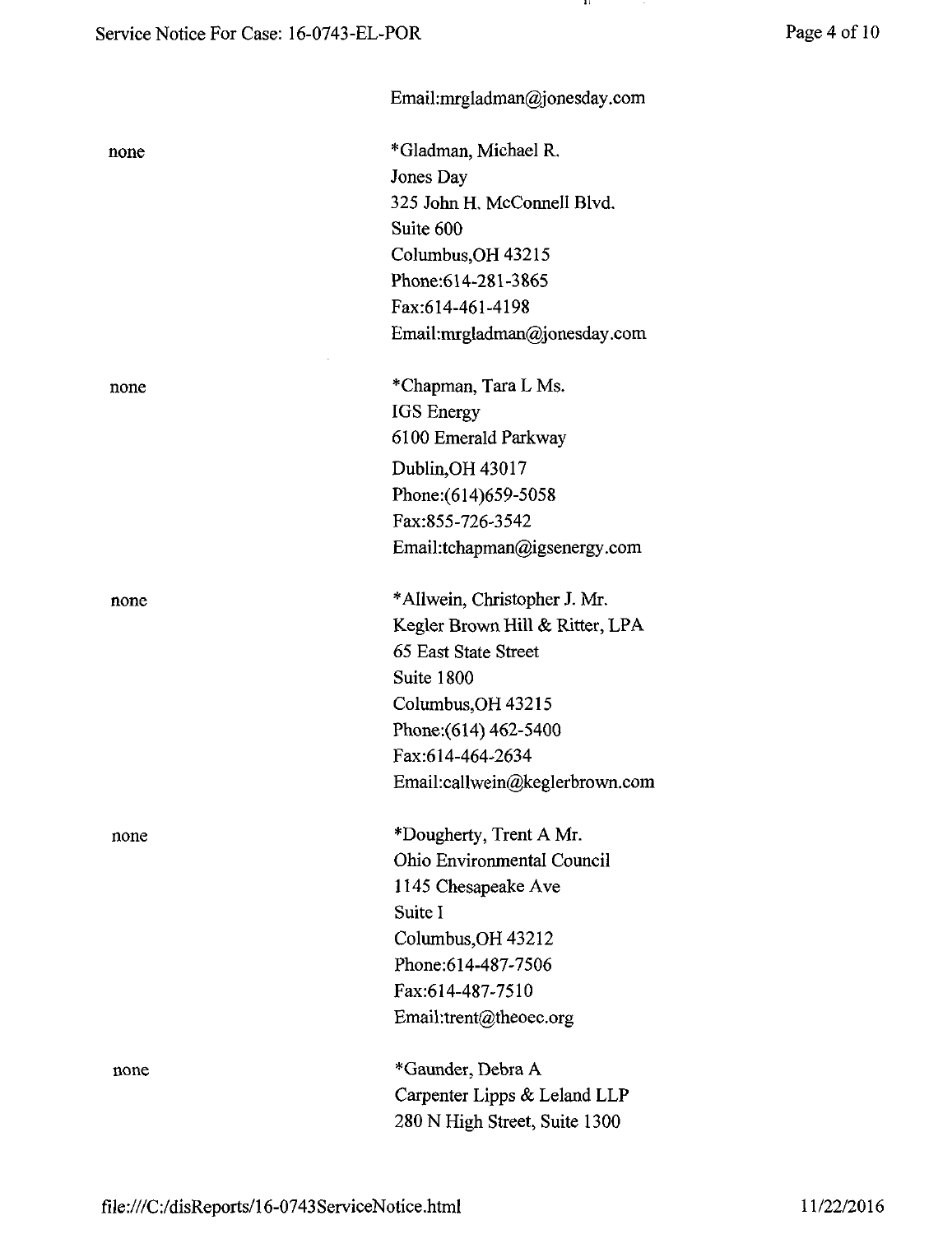| Page 5 of 10 |  |  |
|--------------|--|--|
|--------------|--|--|

 $\ddot{\phantom{a}}$ 

|      | Columbus, OH 43215                |
|------|-----------------------------------|
|      | Phone: 614-300-4005               |
|      | Fax:614-365-9145                  |
|      | Email:gaunder@carpenterlipps.com  |
| none | *Mooney, Colleen L                |
|      | <b>OPAE</b>                       |
|      | PO Box 12451                      |
|      | Columbus, OH 43212-2451           |
|      | Phone: 614-488-5739               |
|      | Email: cmooney@ohiopartners.org   |
| none | *Orahood, Teresa                  |
|      | Bricker & Eckler LLP              |
|      | 100 South Third Street            |
|      | Columbus, OH 43215-4291           |
|      | Phone: (614) 227-4821             |
|      | Fax:(614) 227-2390                |
|      | Email:torahood@bricker.com        |
| none | *Dove, Robert Mr.                 |
|      | The Law Office of Robert Dove     |
|      | PO Box 13442                      |
|      | Columbus, OH 43213                |
|      | Phone: (614) 286-4183             |
|      | Email:rdove@attorneydove.com      |
| none | *Williams, Samantha               |
|      | Natural Resources Defense Council |
|      | 20 N. Wacker Drive                |
|      | Ste 1600                          |
|      | Chicago, IL 60606                 |
|      | Phone: 415-533-2060               |
|      | Email:swilliams@nrdc.org          |
| none | <b>HEALEY, CHRISTOPHER</b>        |
|      | $\sim$ OHIO CONSUMERS COUNSEL     |
|      | <b>10 W BROAD STREET</b>          |
|      | <b>18TH FLOOR</b>                 |
|      | COLUMBUS, OH 43215                |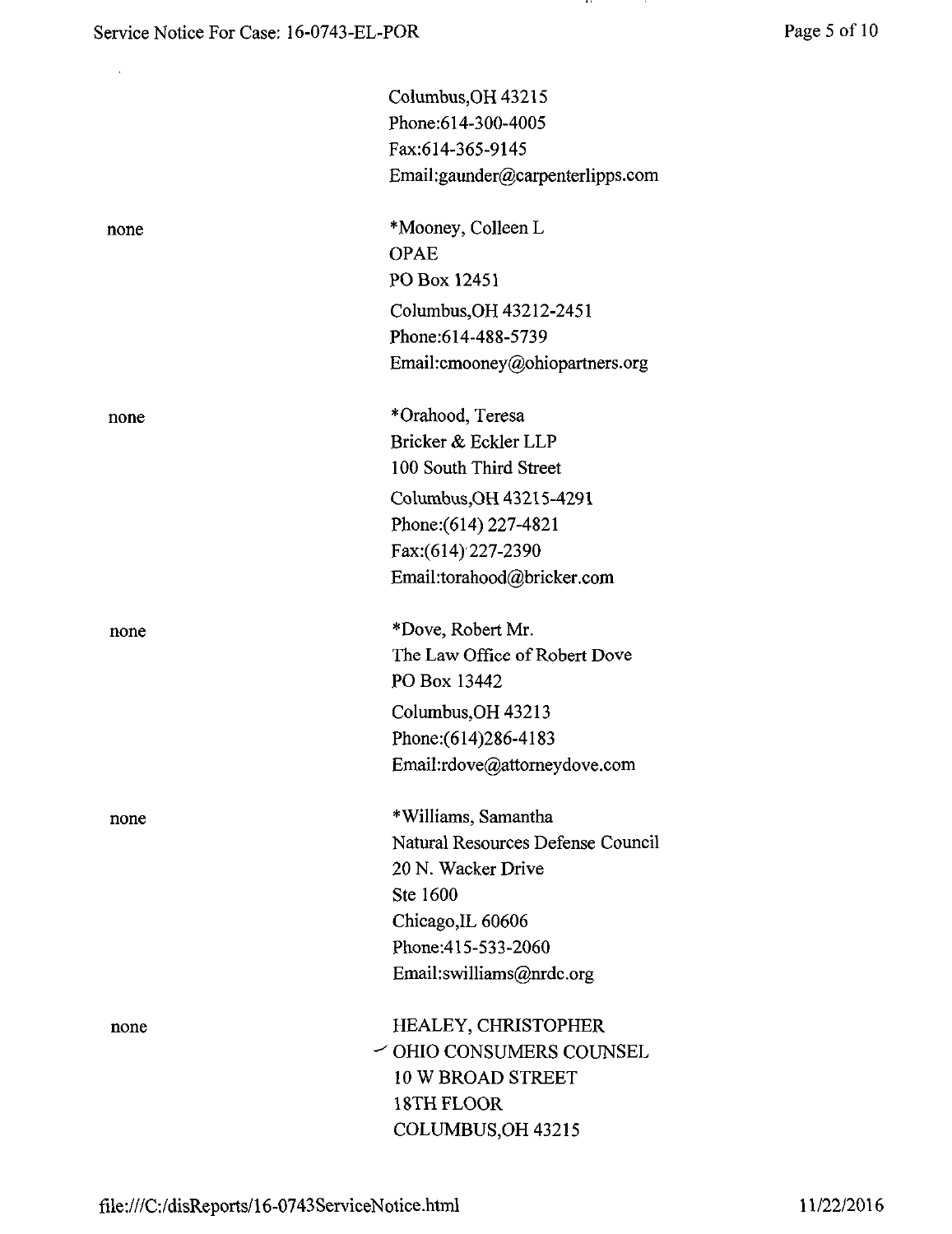|      | Phone:614-466-9571                    |
|------|---------------------------------------|
|      | Email:CHRISTOPHER.HEALEY@OCC.OHIO.GOV |
| none | *Leppla, Miranda R Ms.                |
|      | The Ohio Environmental Council        |
|      | 1145 Chesapeake Avenue                |
|      | Suite I                               |
|      | Columbus, OH 43212                    |
|      | Phone: (614) 487-7506                 |
|      | Fax: (614) 487-7506                   |
|      | Email:mleppla@theoec.org              |
| none | KELTER, ROBERT ATTORNEY AT LAW        |
|      | ENVIRONMENTAL LAW & POLICY CENTER     |
|      | <b>35 EAST WACKER DRIVE</b>           |
|      | <b>SUITE 1600</b>                     |
|      | CHICAGO ,IL 60601-2206                |
|      | Phone: 312-795-3734                   |
|      | Fax:312-795-3730                      |
|      | Email:RKELTER@ELPC.ORG                |
| none | *Brigner, Gina L Ms.                  |
|      | <b>Ohio Consumers' Counsel</b>        |
|      | 10 W. Broad, 18th Floor               |
|      | Columbus, OH 43215                    |
|      | Phone:614-644-0684                    |
|      | Fax:614-466-9475                      |
|      | Email:brigner@occ.state.oh.us         |
| none | STINSON, DANE                         |
| ✓    | <b>BRICKER &amp; ECKLER</b>           |
|      | 100 S. THIRD STREET                   |
|      | COLUMBUS, OH 43215                    |
|      | Phone:614-227-4854                    |
|      | Fax:614-221-0479                      |
| none | *Miller, Vesta R                      |
|      | Public Utilities Commission of Ohio   |
|      | 180 East Broad Street                 |
|      | Columbus, OH 43215                    |
|      |                                       |

 $\cdots$ 

- 11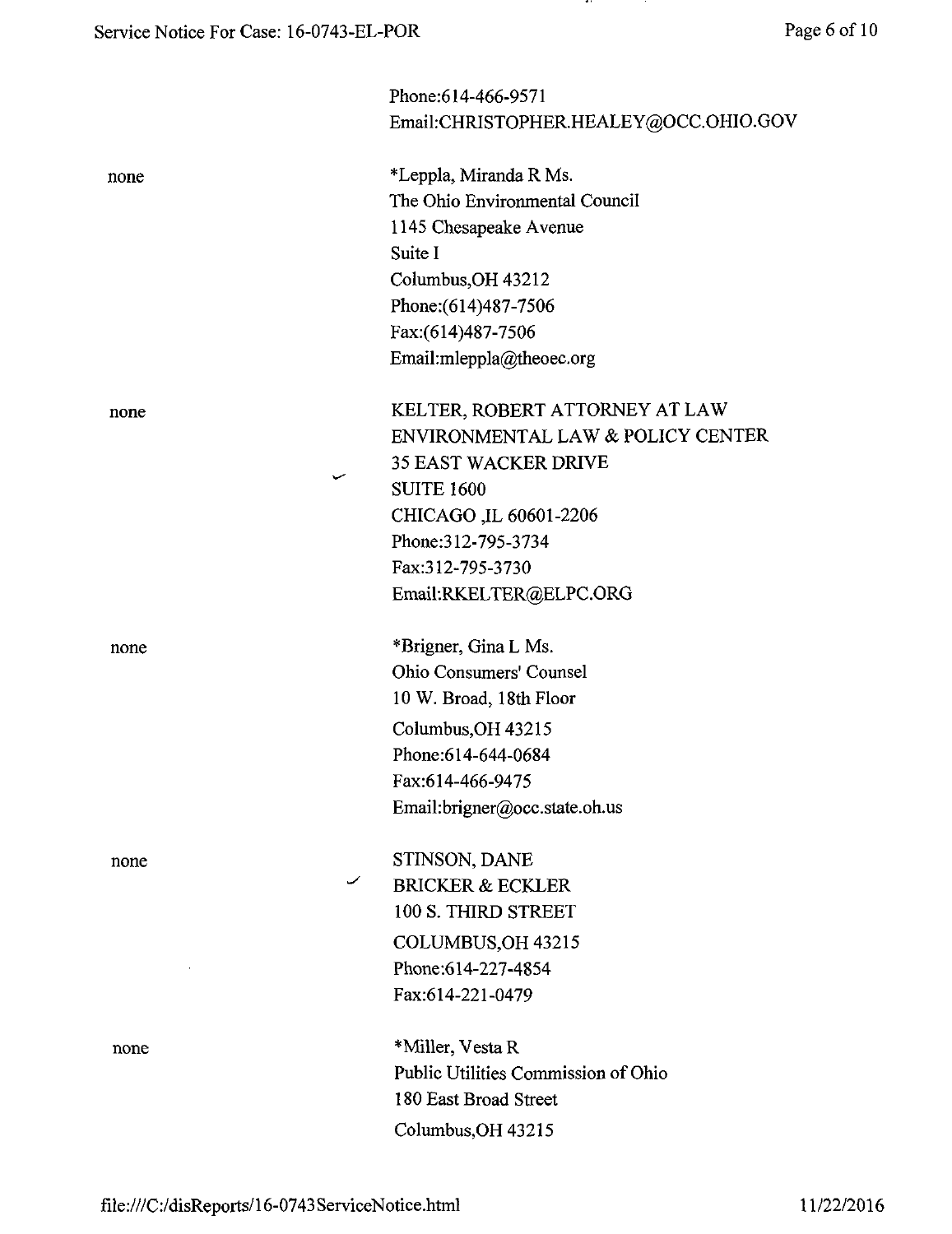$\ddot{\phantom{a}}$ 

 $\sim$ 

|      | Phone: 614-466-7702                          |
|------|----------------------------------------------|
|      | Email: Vesta. Miller@puc.state.oh.us         |
| none | *Scott, Tonnetta Ms.                         |
|      | Ohio Attorney General                        |
|      | 30 East Broad Street                         |
|      | Columbus, OH 43215                           |
|      | Phone: (614) 466-4395                        |
|      | Fax:(614)466-4395                            |
|      | Email:tonnetta.scott@ohioattorneygeneral.gov |
| none | *Bojko, Kimberly W. Mrs.                     |
|      | Carpenter Lipps & Leland LLP                 |
|      | 280 North High Street                        |
|      | 280 Plaza Suite 1300                         |
|      | Columbus, OH 43215                           |
|      | Phone: 614-365-4100                          |
|      | Fax:614-365-9145                             |
|      | Email:bojko@carpenterlipps.com               |
| none | OSTROWSKI, ERIKA                             |
|      | FIRSTENERGY SERVICE CO                       |
|      | $-76$ S MAIN ST                              |
|      | AKRON, OH 44308                              |
|      | Phone: 330-761-2532                          |
| none | *Oliker, Joseph E. Mr.                       |
|      | <b>IGS</b> Energy                            |
|      | 6100 Emerald Parkway                         |
|      | Dublin, OH 43016                             |
|      | Phone:614-659-5069                           |
|      | Email:joliker@igsenergy.com                  |
| none | *Coffey, Sandra                              |
|      | Public Utilities Commission of Ohio          |
|      | 180 E. Broad St.                             |
|      | Columbus, OH 43215                           |
|      | Phone: (614) 728-2516                        |
|      | Fax:(614) 728-8373                           |
|      | Email:Sandra.Coffey@puc.state.oh.us          |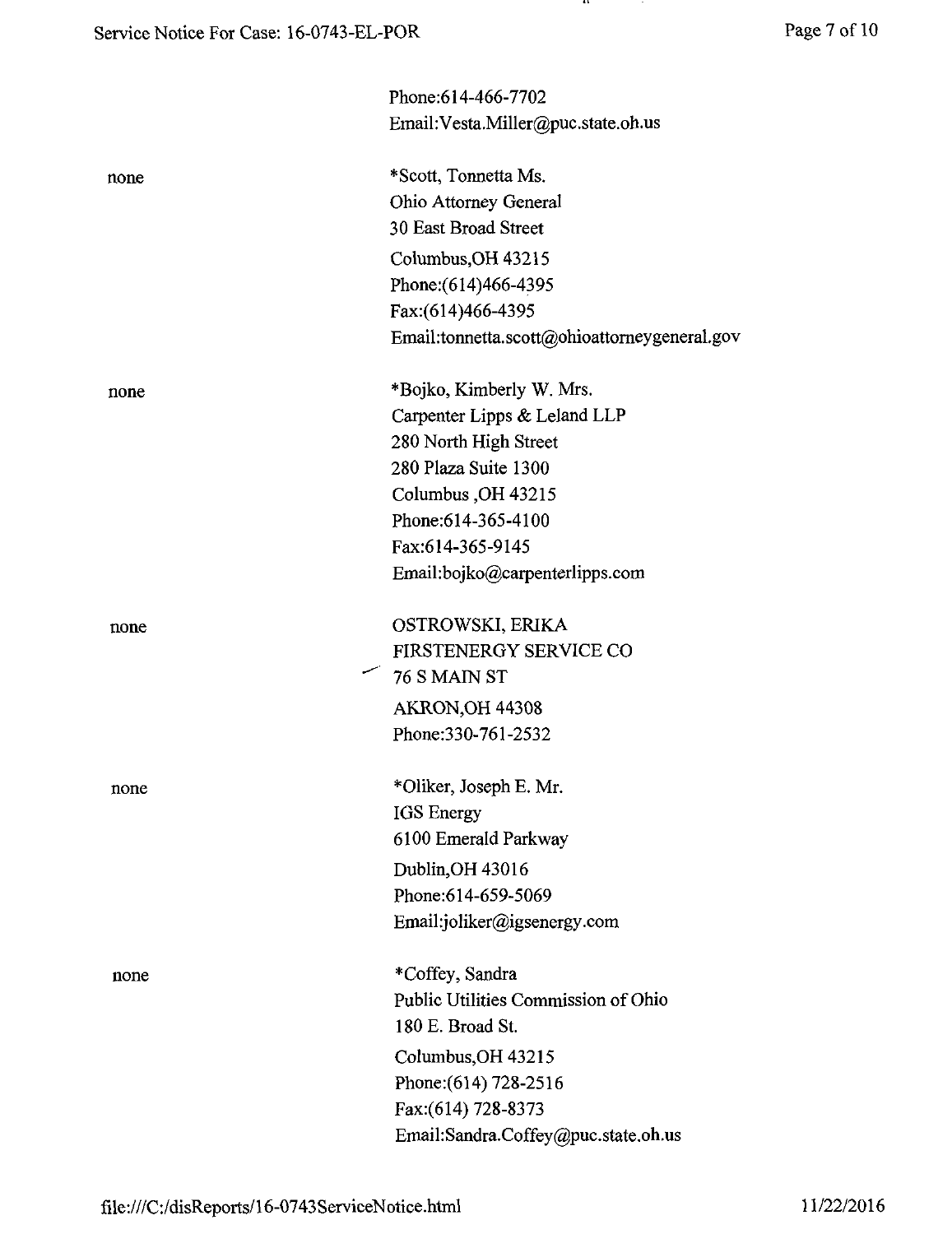| Page 8 of 10 |
|--------------|
|--------------|

| none | *Kelter, Robert Mr.<br>Environmental Law & Policy Center |
|------|----------------------------------------------------------|
|      | 35 East Wacker Drive, Suite 1600                         |
|      | Chicago, IL 60601                                        |
|      | Phone: 312-795-3734                                      |
|      | Fax:312-795-3730                                         |
|      | Email:rkelter@elpc.org                                   |
| none | *Fleisher, Madeline                                      |
|      | <b>Environmental Law and Policy Center</b>               |
|      | 21 W. Broad St., Suite 500                               |
|      | Columbus, OH 43215                                       |
|      | Phone: 614-670-5586                                      |
|      | Email:mfleisher@elpc.org                                 |
| none | *Dunn, Carrie M Ms.                                      |
|      | <b>FirstEnergy Service Company</b>                       |
|      | 76 Main Street S                                         |
|      | <b>Akron, OH 44308</b>                                   |
|      | Phone: 330-761-2352                                      |
|      | Fax:330-384-3875                                         |
|      | Email:cdunn@firstenergycorp.com                          |
|      |                                                          |

### INTERVENOR

# PARTY OF RECORD

#### **ATTORNEY**

ENVIRONMENTAL DEFENSE FUND JOHN FINNIGAN  $\times$  128 WINDING BROOK LANE

> TERRACE PARK,OH 45174 Phone:513-226-9558

ENVIRONMENTAL LAW & POLICY CENTER

NONE

NONE

 $\mathbf{1}$ 

35 E. WACKER DR  $\angle$  STE 1600 CHICAGO,IL 60601-2206 Phone:614-488-3301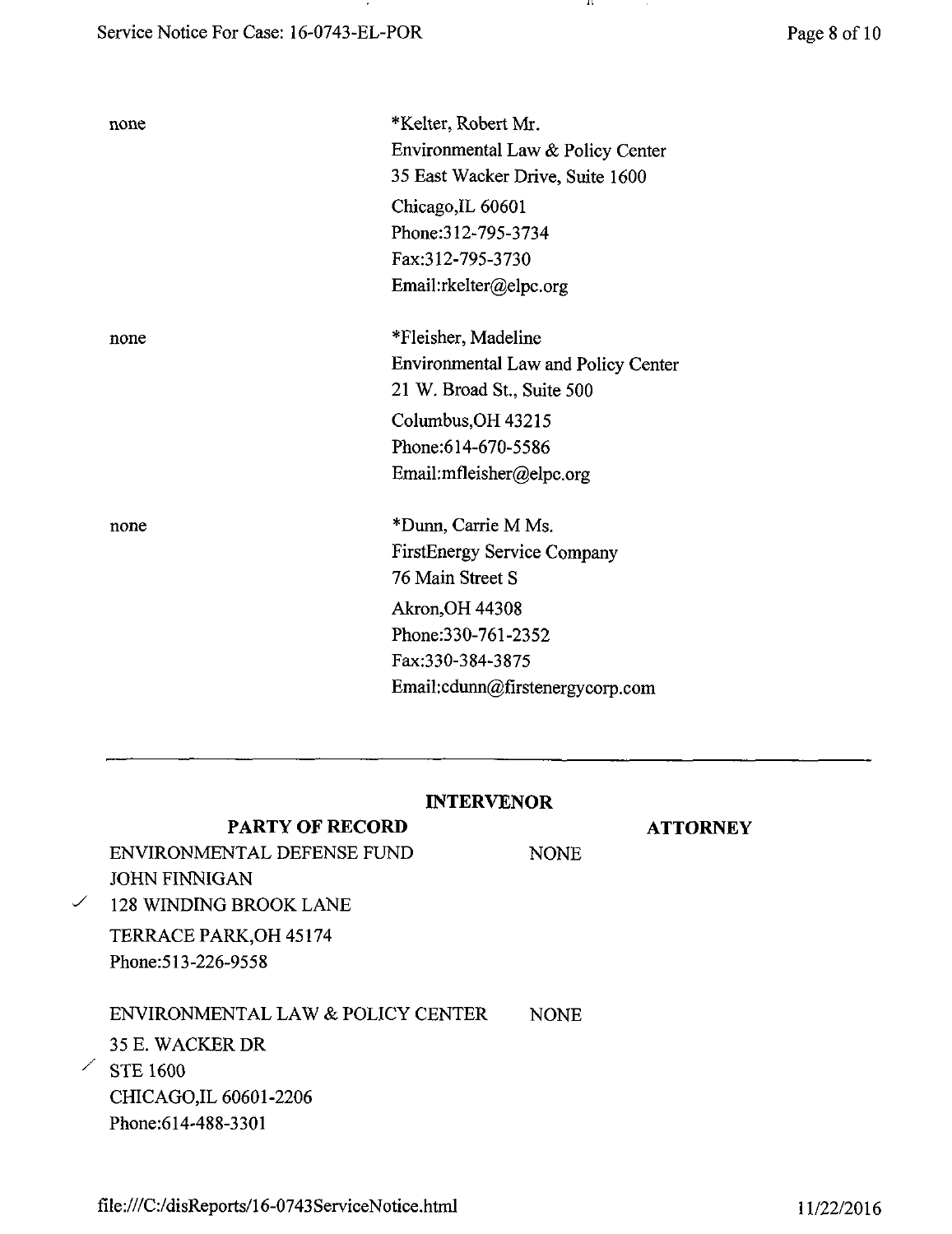INDUSTRIAL ENERGY USERS OF OHIO GENERAL COUNSEL SAMUEL C RANDAZZO MCNEES WALLACE & NURICK LLC FIFTH THIRD CENTER 21 EAST STATE ST 17TH FLOOR COLUMBUS,OH 43215 Phone: (614) 469-8000 Email:[sam@mwncnih.com](mailto:sam@mwncnih.com) 

OHIO ENVIRONMENTAL COUNCIL 1145 CHESAPEAKE AVE

STE I COLUMBUS,OH 43212-2286 Phone:(614)487-7506 Fax:(614)487-7510

OHIO HOSPITAL ASSOCIATION RICHARD SITES y 155 E. BROAD STREET 3RD FLOOR COLUMBUS,OH 43215-3620 Phone:(614) 221-7614 Fax:(614)221-4771 Email:[RICK.SITES@OHIOHOSPITALS.ORG](mailto:RICK.SITES@OHIOHOSPITALS.ORG) 

OHIO MANUFACTURERS' ASSOCIATION 33 N HIGH STREET COLUMBUS,OH 43215 Phone:(614)224-5111 NONE

Fax:(614)224-1012 Email:[OMA@OHIOMFG.COM](mailto:OMA@OHIOMFG.COM) 

 $\boldsymbol{f}$ 

OHIO PARTNERS FOR AFFORDABLE ENERGY / COLLEEN L. MOONEY P.O. BOX 1793 FINDLAY,OH 45839-1793 NONE

\*Pritchard, Matthew R. Mr. McNees Wallace & Nurick 21 East State Street #1700

Columbus,OH 43215 Phone:614-469-8000 Fax:614-469-4653 Email [:mpritchard@mwncmh.com](mailto:mpritchard@mwncmh.com) 

NONE

NONE